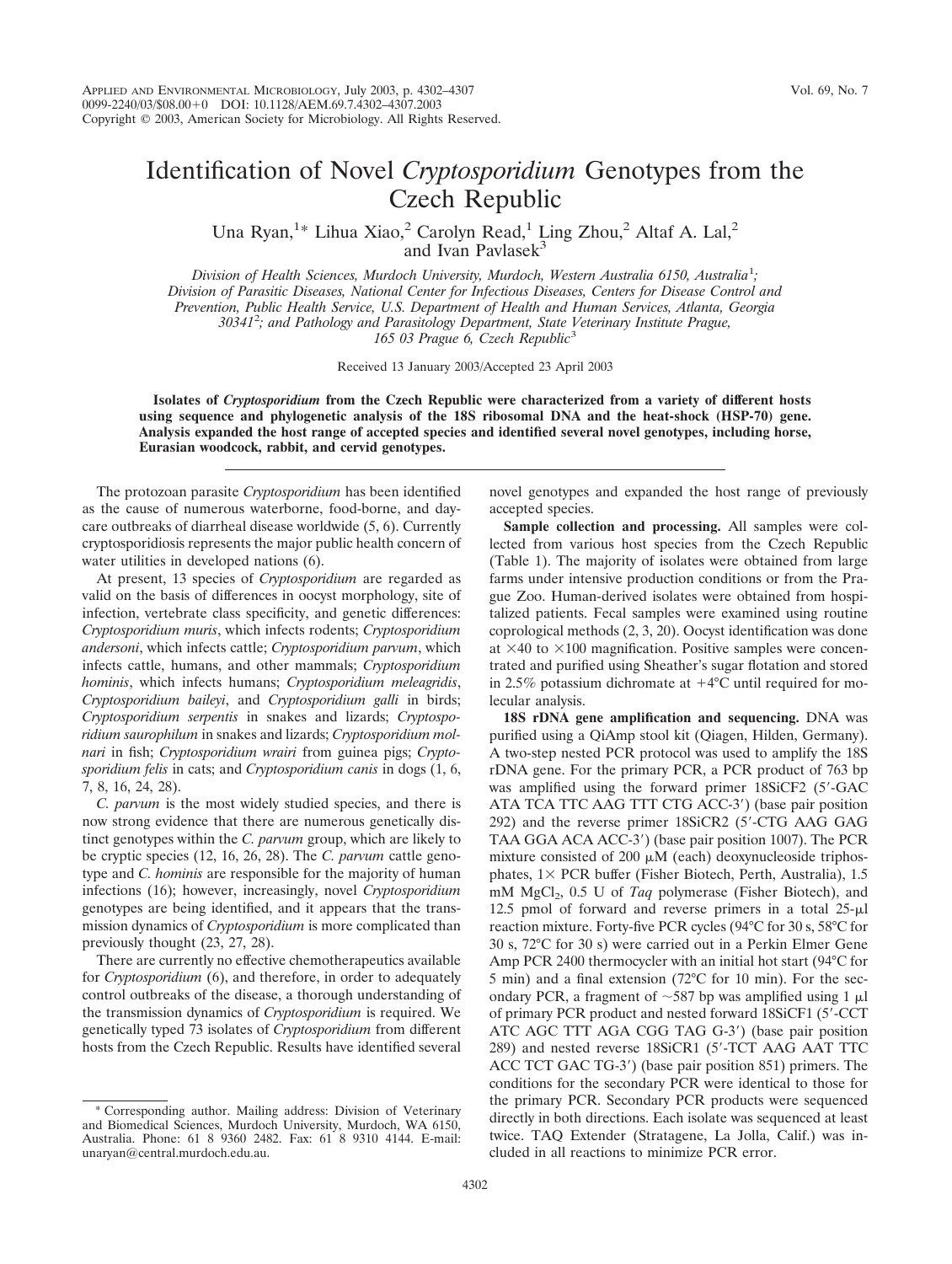TABLE 1. Isolates of *Cryptosporidium* used in this study

| Isolate code                   | Host species                                                     | Species, genotype (18S)                | Species, genotype (HSP-70)             |
|--------------------------------|------------------------------------------------------------------|----------------------------------------|----------------------------------------|
| $Czech-B1-1$                   | Yellow rat snake, Elaphe obsolete quadrivittata                  | C. serpentis                           | C. serpentis                           |
| Czech-B1-2                     | Elaphe obsolete quadrivittata                                    | C. serpentis                           | C. serpentis                           |
| $Czech-B1-3$                   | Elaphe obsolete quadrivittata                                    | C. serpentis                           | C. serpentis                           |
| $Czech-B1-4$                   | Elaphe obsolete quadrivittata                                    | C. serpentis                           | C. serpentis                           |
| $Czech-B1-5$                   | Elaphe obsolete quadrivittata                                    | C. serpentis                           | C. serpentis                           |
| $Czech-B1-6$                   | Rosy boa, Lichanura trivirgata                                   | C. serpentis                           | C. serpentis                           |
| $Czech-B1-7$                   | Colombian rainbow, Epicrates cenchriamaurus                      | C. serpentis                           | C. serpentis                           |
| Czech-B1-8                     | Crocodile monitor, Varanus salvadori                             | C. muris                               | $ND^a$                                 |
| Czech-B1-9                     | Nikolski viper, Vipera nikolski                                  | C. serpentis                           | ND                                     |
| $Czech-B1-10$                  | Desert monitor, Varanus griseus                                  | C. saurophilum                         | <b>ND</b>                              |
| $Czech-B1-11$                  | Turkey chick, Meleagris gallopavo                                | C. meleagridis                         | C. meleagridis                         |
| $Czech-B1-12$                  | Meleagris gallopavo                                              | C. meleagridis                         | C. meleagridis                         |
| $Czech-B1-13$                  | Chicken, Gallus gallus f. dom.                                   | C. baileyi                             | C. baileyi                             |
| Czech-B1-14                    | Gallus gallus f. dom.                                            | C. baileyi                             | C. baileyi                             |
| $Czech-B1-15$                  | Gallus gallus f. dom.                                            | C. baileyi                             | C. baileyi                             |
| $Czech-B1-16$                  | Gallus gallus f. dom.                                            | C. baileyi                             | C. baileyi                             |
| $Czech-B1-17$                  | Duck, Anas plathyryncha f. dom.                                  | C. baileyi                             | C. baileyi                             |
| Czech-B1-18                    | Anas plathyryncha f. dom.                                        | C. baileyi                             | C. baileyi                             |
| $Czech-B1-19$                  | Anas plathyryncha f. dom.                                        | C. baileyi                             | C. baileyi                             |
| $Czech-B1-20$<br>Czech-B1-21   | Black-headed gull, Larus ridibundus<br>Ostrich, Struthio camelus | C. baileyi<br>C. baileyi               | C. baileyi<br>C. baileyi               |
| Czech-B1-22                    | Channel-billed toucan, Rhamphastus vitellinus                    | C. bailevi                             | C. bailevi                             |
| $Czech-B1-23$                  | Red-rumped cocique, Cacicus haemorrhous                          | C. bailevi                             | C. bailevi                             |
| Czech-B1-24                    | Crested oropendola, Psaracolius decumanus                        | C. bailevi                             | C. baileyi                             |
| Czech-B1-29                    | Red-crowned amazon, Amazona dufresniana                          | C. baileyi                             | C. baileyi                             |
| Czech-B1-30                    | Rose-ringed parakeet, Psittacula krameri                         | C. baileyi + C. meleagridis            | $C.$ baileyi + $C.$ meleagridis        |
| $Czech-B1-32$                  | Pullet, Gallus gallus f. dom.                                    | C. meleagridis                         | C. meleagridis                         |
| $Czech-B1-33$                  | Calf, <i>Bos taurus</i>                                          | C. parvum, cattle genotype             | C. parvum, cattle genotype             |
| Czech-B1-34                    | Calf, Bos taurus                                                 | C. parvum, cattle genotype             | C. parvum, cattle genotype             |
| $Czech-B1-35$                  | Piglet, Sus scrofa                                               | Cryptosporidium, pig genotype          | Cryptosporidium, pig genotype          |
| $Czech-B1-36$                  | Rabbit, Oryctolagus cuniculus                                    | C. parvum, rabbit genotype             | C. parvum, rabbit genotype             |
| $Czech-B1-37$                  | Oryctolagus cuniculus                                            | C. parvum, rabbit genotype             | C. parvum, rabbit genotype             |
| Czech-B1-38                    | Domestic cat, Felis domestica                                    | C. felis                               | C. felis                               |
| $Czech-B1-39$                  | Felis domestica                                                  | C. felis                               | C. felis                               |
| $Czech-B1-40$                  | Nutria, Myocastor coypus                                         | C. parvum, cattle genotype             | C. parvum, cattle genotype             |
| $Czech-B1-41$                  | Prezewalski's wild horse, Equus przewalskii                      | C. parvum, horse genotype              | ND                                     |
| Czech-B1-42                    | Blesbok, Damaliscus dorcas philipsi                              | Cervid genotype                        | Cervid genotype                        |
| $Czech-B1-43$                  | Boy (age 3), Homo sapiens                                        | C. parvum, cattle genotype             | C. parvum, cattle genotype             |
| Czech-B1-44                    | Boy (age $6$ )                                                   | C. parvum, cattle genotype             | C. parvum, cattle genotype             |
| $Czech-B1-45$<br>$Czech-B1-46$ | Girl (age 17)<br>Laboratory mouse, Mus musculus                  | C. parvum, cattle genotype<br>C. muris | C. parvum, cattle genotype<br>C. muris |
| $Czech-B1-47$                  | Mus musculus                                                     | C. muris                               | C. muris                               |
| Czech-B1-48                    | Golden hamster, Mesocricetus auratus                             | C. muris                               | C. muris                               |
| $Czech-B1-49$                  | Mus musculus                                                     | C. muris                               | C. muris                               |
| $Czech-B1-50$                  | Bactrian camel, Camelus bactrianus                               | C. andersoni                           | C. andersoni                           |
| $Czech-B1-51$                  | Dairy cow, <i>Bos taurus</i>                                     | C. andersoni                           | C. andersoni                           |
| $Czech-B1-52$                  | Calf-1                                                           | C. andersoni                           | C. andersoni                           |
| $Czech-B1-53$                  | Calf-2                                                           | C. andersoni                           | C. andersoni                           |
| Czech-B1-54                    | Calf-3                                                           | C. andersoni                           | C. andersoni                           |
| $Czech-B1-55$                  | Young bull                                                       | C. andersoni                           | C. andersoni                           |
| $Czech-B1-56$                  | Young bull                                                       | C. andersoni                           | C. andersoni                           |
| $Czech-B1-57$                  | Young bull                                                       | C. andersoni                           | C. andersoni                           |
| $Czech-B1-58$                  | Young bull                                                       | C. andersoni                           | C. andersoni                           |
| $Czech-B1-59$                  | Young bull                                                       | C. andersoni                           | C. andersoni                           |
| $Czech-B1-60$                  | Camel, Camelus bactrianus                                        | C. andersoni                           | C. andersoni                           |
| Czech-B2-1<br>Czech B2-2       | Eurasian woodcock, Scolopax rusticola                            | New genotype/species                   | New genotype/species                   |
|                                | Tawny frogmouth, Podargus strigoides                             | C. muris<br>C. andersoni               | ND<br>C. andersoni                     |
| Czech-B2-4a<br>Czech-B2-4b     | Bobak marmot, Marmota bobac<br>Marmota bobac                     | C. andersoni                           | C. andersoni                           |
| Czech-B2-4c                    | Marmota bobac                                                    | C. andersoni                           | C. andersoni                           |
| $Czech-B2-5$                   | European wisnet, Bison bomasus                                   | C. andersoni                           | C. andersoni                           |
| Czech-B2-6                     | Mouflon sheep, Ovis musimon                                      | Cervid genotype                        | Cervid genotype                        |
| Czech-B2-7                     | Nyala, Tragelaphus angasi                                        | Cervid genotype                        | Cervid genotype                        |
| Czech-B2-8                     | Prezewalski's wild horse, Equus przewalskii                      | ND                                     | C. parvum, cattle genotype             |
| Czech-B2-9                     | Grey partridge, Perdix perdix                                    | C. baileyi                             | C. baileyi                             |
| $Czech-B2-10$                  | Alpaca, Lama quanico pacos                                       | C. parvum, cattle genotype             | C. parvum, cattle genotype             |
| $Czech-B2-11$                  | Laboratory mouse                                                 | C. muris                               | C. muris                               |

*Continued on following page*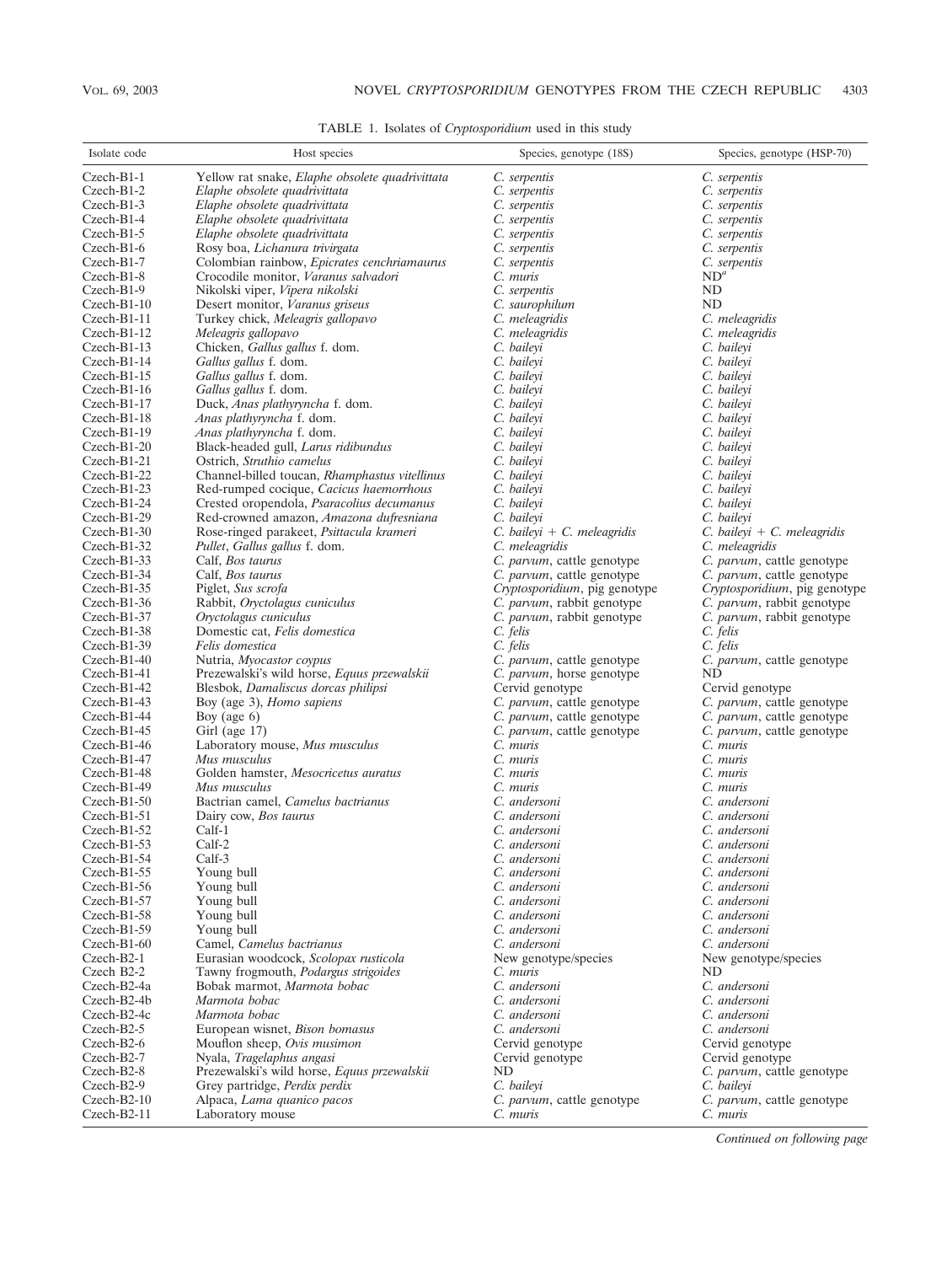| Czech-B2-12                  | Cornsnake, <i>Elaphe guttata</i>                | C. serpentis                       | C. serpentis          |
|------------------------------|-------------------------------------------------|------------------------------------|-----------------------|
| Czech-B2-13                  | Pullet                                          | C. meleagridis                     | C. meleagridis        |
| Czech-B2-14                  | Human                                           | C. <i>parvum</i> , cattle genotype | C. parvum, ca         |
| Czech-B2-15                  | Human                                           | C. felis                           | C. felis              |
| Czech-B2-16                  | Human                                           | C. parvum, cattle genotype         | C. <i>parvum</i> , ca |
| Czech-B2-17                  | Yellow rat snake, Elaphe obsolete quadrivittata | C. muris                           | C. muris              |
| $\alpha$ ND, not determined. |                                                 |                                    |                       |

PCR products were purified using spin columns (Qiagen) and sequenced using an ABI Prism Dye Terminator Cycle sequencing kit (Applied Biosystems, Foster City, Calif.) according to the manufacturer's instructions except that the annealing temperature was raised to 60°C. Sequences were analyzed using SeqEd v1.0.3. (Applied Biosystems). Additional *Cryptosporidium* 18S rDNA sequences were obtained from GenBank.

**HSP-70 gene amplification and sequencing.** The HSP-70 gene was amplified and sequenced as previously described  $(15)$ .

**Phylogenetic analyses.** Nucleotide sequences were aligned using Clustal X (25). (Sequence alignments can be obtained from the authors upon request). Phylogenetic analysis was performed using PAUP (D. L. Swofford, 1999). Distancebased analyses were conducted using Tamura-Nei distance estimates, and trees were constructed using the neighbor-joining algorithm. Bootstrap analyses were conducted using 1,000 replicates. Phylograms were drawn using the TreeView program (19).

**Nucleotide sequence accession number.** The nucleotide sequences of the 18S rRNA and HSP-70 sequences of *Cryptosporidium* isolates have been deposited in GenBank under the accession numbers AY273769 to AY273776.

**Sequence and phylogenetic analysis of 18S rRNA gene.** Partial sequences of the *Cryptosporidium* 18S rDNA gene were obtained from 12 reptile-derived isolates, 22 bird-derived isolates, 33 mammal-derived isolates, and 6 human-derived isolates (Table 1).

Analysis of the 18S rRNA nucleotide sequence data by distance-based methods identified two major clusters that grouped the gastric parasites (*C. serpentis*, *C. muris*, and *C. andersoni*) and an isolate from a Eurasian woodcock into one major group and placed all the remaining *Cryptosporidium* parasites in the second group (Fig. 1).

**Sequence and phylogenetic analysis of the HSP-70 gene.** Partial sequences of the *Cryptosporidium* HSP-70 gene were obtained from 9 reptile-derived isolates, 20 bird-derived isolates, 33 mammal-derived isolates, and 6 human-derived isolates (see Table 1). Analysis of the *hsp70* nucleotide sequence data by distance-based methods was largely consistent with the results of the 18S rDNA analysis (Fig. 2).

In this study a total of 13 species/genotypes of *Cryptosporidium* were found in birds, mammals, and humans. *C. baileyi* was identified in 15 out of the 22 avian-derived isolates examined, and *C. meleagridis* was identified in 5 avian-derived isolates. One isolate (B1-30), from a rose-ringed parakeet, exhibited a mixed infection of both *C. meleagridis* and *C. baileyi.*

*Cryptosporidium* infections have been reported in more than 30 species of birds (5, 9, 13, 17); however, few studies have genetically characterized isolates from birds. A recent study genetically characterized avian isolates and reported the first finding of *C. baileyi* in quails (15). In the present study, we report the first finding of *C. baileyi* in a channel-billed Toucan (*Rhamphastus vitellinus*) (B1-22), a red-rumped Cocique (*Cacicus haemorrhous*) (B1-23), a crested oropendola (*Psaracolius decumanus*) (B1-24), and a red-crowned amazon (*Amazona dufresniana*) (B1-29), thus extending the host range of this species.

A novel *Cryptosporidium* genotype was identified in a Eurasian woodcock (*Scolopax rusticola*) (isolate B2-1). This bird had been obtained from the wild and transported to the Prague Zoo. During the quarantine period, parasitological examination of the feces identified *Cryptosporidium* oocysts, which corresponded in size to the upper-limit dimensions of *C. galli* (i.e., 8.5 by 6.4  $\mu$ m) (22, 24). However, the inner structure, particularly the size and shape of the rest body and granules, was different. During the week the woodcock died, and at autopsy all endogenous developmental stages, including oocysts, were detected in the proventriculus only. At both the 18S and HSP-70 loci, this genotype was shown to be genetically distinct and grouped most closely with the gastric parasites (*C. serpentis, C. muris, and C. andersoni*). In a previous study by Morgan et al., two new avian genotypes/species of *Cryptosporidium* were identified: a black-duck genotype and a finch genotype, which has subsequently been confirmed as *C. galli* (15, 24). The Eurasian woodcock genotype identified as part of this study was genetically distinct from both the black-duck genotype and *C. galli* and shared only 95.5% similarity with *C. galli* and 96.6 to 97.4% similarity with the gastric parasites (*C. serpentis*, *C. muris*, *and C. andersoni*) at the 18S locus and 93 to 95.4% similarity at the HSP-70 locus. Further studies are required to confirm the species status of this new avian genotype.

*C. andersoni* was identified in 15 isolates from various hosts including cattle, camel, marmots, and a European wisnet. This is the first time that *C. andersoni* has been reported in the last two hosts. The marmots were captured wild overseas and imported into the Prague Zoo. During the quarantine period, large numbers of *C. andersoni*-like oocysts were detected in one male. Subsequent examinations showed that this animal was still positive 170 days after first shedding oocysts. During this time, one female also became naturally infected. Experimental transmission of oocysts from the marmots failed to produce infections in laboratory mice (I. Pavlasek, unpublished data). These data support cross-transmission studies,

Czech-B2-14 Human *C. parvum*, cattle genotype *C. parvum*, cattle genotype

Czech-B2-16 Human *C. parvum*, cattle genotype *C. parvum*, cattle genotype

TABLE 1—*Continued*

Isolate code Host species Species, genotype (18S) Species, genotype (HSP-70)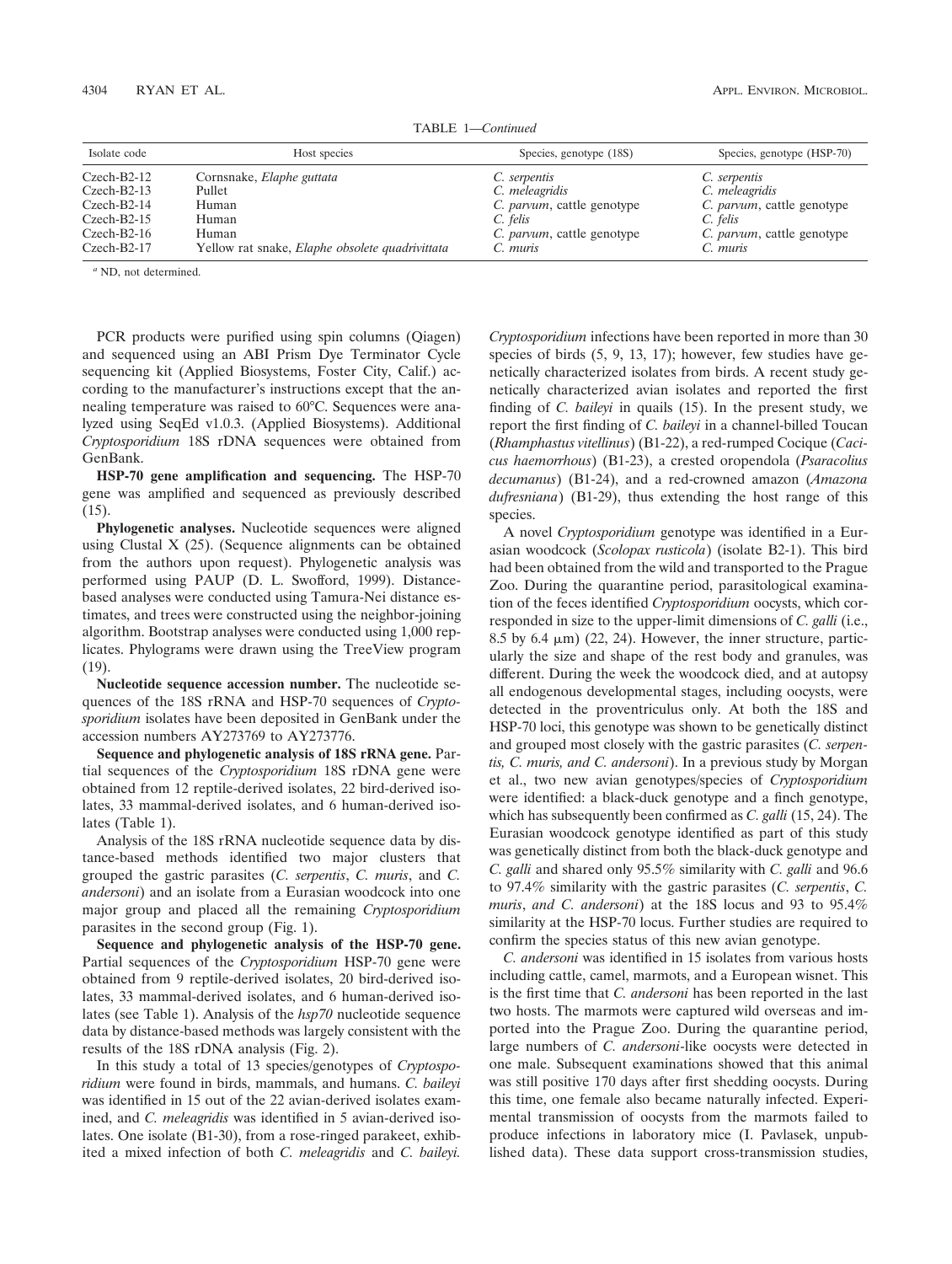



FIG. 1. Phylogenetic relationships of *Cryptosporidium* isolates inferred by neighbor-joining analysis of Tamura Nei distances calculated from pairwise comparisons of the 18S rDNA sequences. Percentage bootstrap support (>70%) from 1,000 replicate samples is indicated at the left of the supported node.

which have shown that *C. andersoni* is not transmissible to mice (10).

isolate (B2-2), since large numbers of oocysts were detected in the feces.

*C. muris* was identified in laboratory mice and a golden hamster (isolates B1-46-49 and B2-11). *C. muris* was also identified in two reptiles, a crocodile monitor (isolate B1-8) and a yellow rat snake (isolate B2-17), and an avian-derived isolate from a Tawny frogmouth (*Podargus strigoides*) (B2-2). *C. muris* has been reported previously in reptiles (11), and the most likely explanation is that the reptiles and the bird were passing oocysts from an infected rodent prey. However, the possibility that these hosts were infected with *C. muris* cannot be ruled out, particularly in the case of the Tawny frogmouth-derived

*C. serpentis* was identified in nine reptiles, and *C. saurophilum* was identified in a desert monitor (*Varanus griseus*) (B1- 10). *Cryptosporidium saurophilum* has been reported in lizards, Schneider's skink (*Eumeces schneideri*), and desert monitors (8). *C. saurophilum* differs from *C. serpentis* by having smaller oocysts, by developing in the intestine and not the gastric glands, and by the inability to infect snakes (8). However, prior to this publication, Pavlasek described endogenous developmental stages and oocysts which resembled *C. parvum* is size from the intestine of a monitor and proposed the name *Cryp-*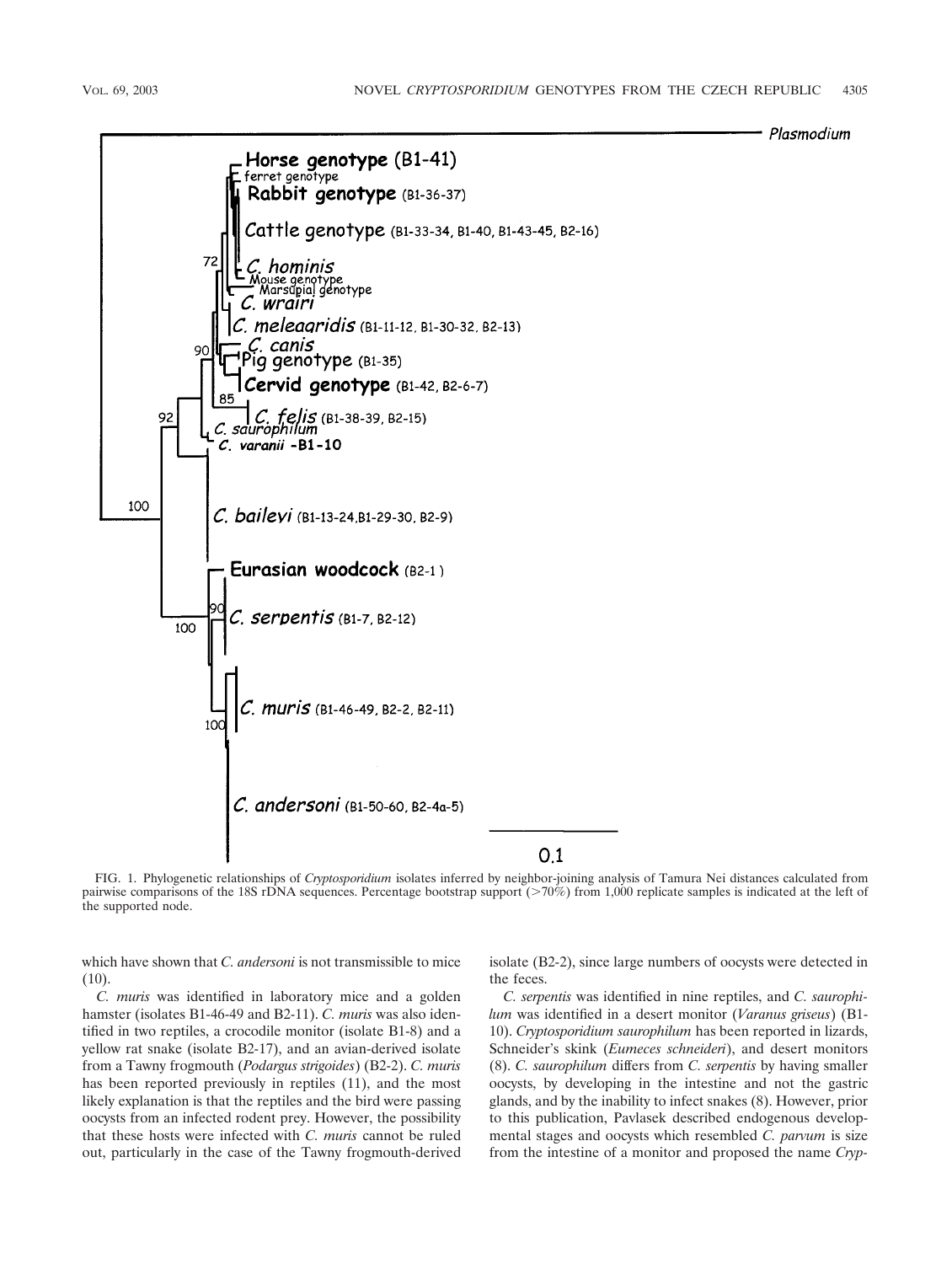

FIG. 2. Phylogenetic relationships of *Cryptosporidium* isolates inferred by neighbor-joining analysis of Tamura Nei distances calculated from pairwise comparisons of the HSP-70 DNA sequences. Percentage bootstrap support (>70%) from 1,000 replicate samples is indicated at the left of the supported node.

*tosporidium varanii* (21). The monitor-derived isolate (B1-10) which was examined as part of this study exhibited only three base pair differences from *C. saurophilum*, and thus, it would appear from sequence and phylogenetic analysis that *C. saurophilum* and *C. varanii* are synonyms of each other.

*C. felis* was identified in two domestic cat-derived isolates (B1-38 and B1-39), and the *C. parvum* pig genotype was identified in a pig-derived isolate (B1-25). All the human-derived isolates were the *C. parvum* cattle genotype with the exception of one human-derived isolate (B2-15), which was identified as *C. felis.* This isolate was from a 36-year-old  $HIV<sup>+</sup>$  male who was hospitalized for diarrhea. *C. felis* has previously been reported in  $HIV^+$  patients (14), and it appears that immunocompromised individuals are susceptible to most *Cryptosporidium* species and genotypes.

A novel horse genotype was identified in a Prezwalski's wild horse (B1-41); however, in a second horse isolate (B2-8), the *C. parvum* cattle genotype was identified, indicating that horses can be infected with both genotypes. The horse-derived isolates (B1-41 and B2-8) were from a 161-day-old and a 12